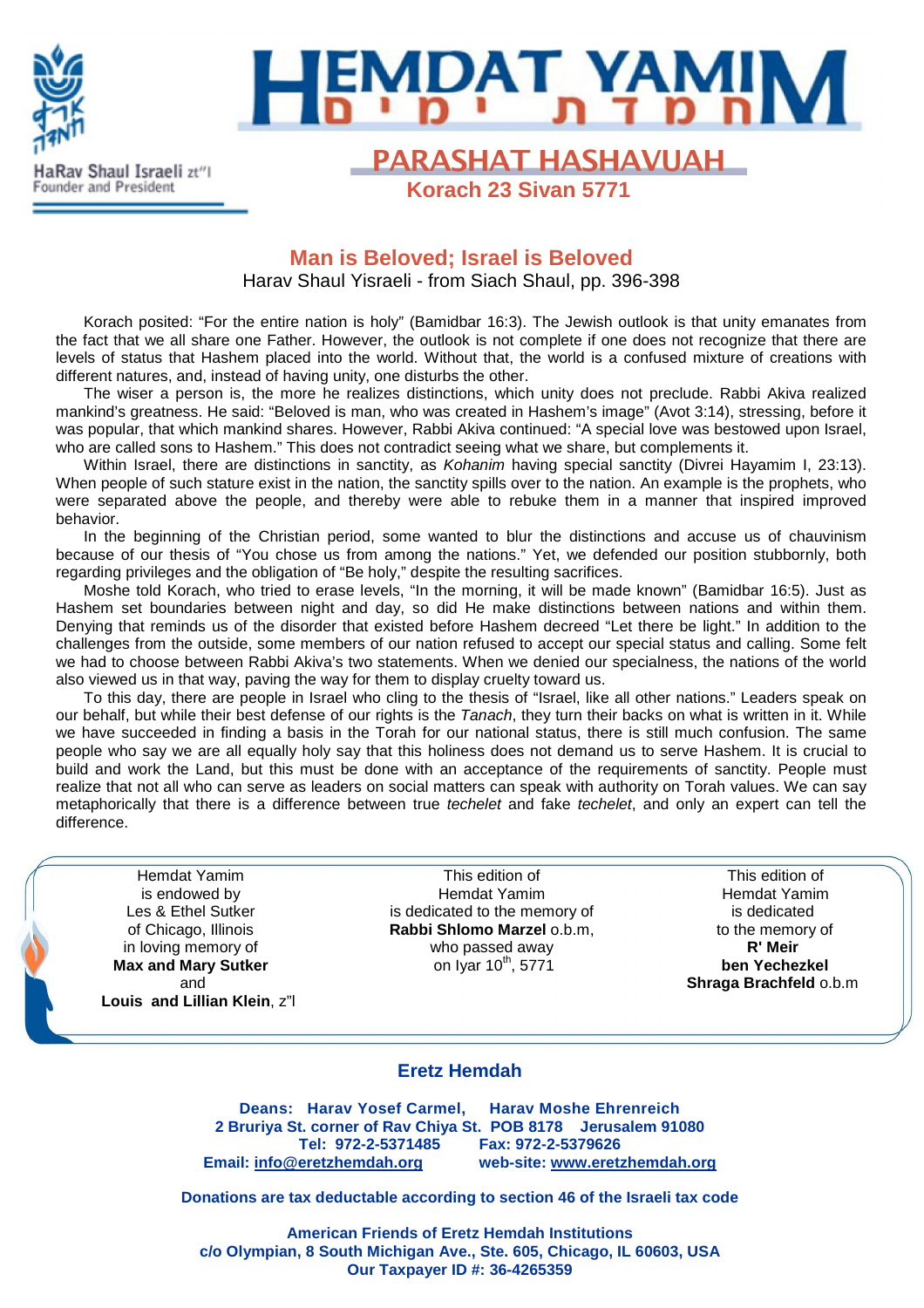



by Rav Daniel Mann

**Question:** I learned that a hot water kettle is either milchig or fleishig. In other words, once one pours from it into a milchig kli (utensil) it may no longer be used to pour into a fleishig kli. Could you please remind me of this halacha's source?

**Answer:** We can provide you with a source but must tell you that we do not agree with its application. The Rama (Yoreh Deah 105:3) says: "It is forbidden to pour from a kli that contains kosher fats into a lit candle cup that contains forbidden fat." His source is a Mordechai based on a *mishna* in Machshirin (5:10) that when one pours a cold pure liquid into a hot impure liquid, the liquids are connected in the process and the contents of the pouring kli become impure. While some contemporary kashrut guide may learn from here that one cannot use one urn for milchig and fleishig keilim, we will present for you the consensus of the *poskim* and the logic behind it.

The strongest argument against the Mordechai's thesis is that one cannot compare the laws of impurity, which revolve around contact, to the laws of kashrut, which depend on imparting taste (Terumat Hadeshen, P'sakim 103). Since several Rishonim disagree with the Mordechai, we can understand why the Rama concludes the quote above, "...and if was already done, one need not be concerned." The question in the poskim is thus whether one should avoid pouring, not what happens to the kli.

Your case is more lenient than the Rama's in several ways. One is that the *mishna* says said that the stringency applies (according to the accepted opinion) only when pouring from cold to hot, where the hot on the bottom sends up steam (see Shach, YD 105:11; Taz ad loc. 6; Pri Megadim ad loc.). In contrast your case is talking about pouring from hot into either hot or cold (see Pleiti ad loc. 8).

There are further points of leniency. Rav S.Z. Auerbach is quoted (see Vayizra Yitzchak, Melicha, pg. 32) as saying the Rama was speaking only in a case of forbidden foods, not with milk and meat. We find several leniencies in regard to taste coming from milk or meat into a pareve food or kli (see Avoda Zara 76a and Yoreh Deah 95). Even if we would decide that when hot water is poured from an urn onto milk, all the water becomes *milchig*, new water subsequently heated in that urn would be only *b'chezkat chalavi (milchig*-leaning). Regarding such water, there is a machloket between Ashkenazim (stringent) and Sephardim to what extent and under what circumstances it can be consumed together with meat (see Shulchan Aruch and Rama, Yoreh Deah 95:3 with commentaries). Therefore, it is very logical to not apply the stringency of transfer through pouring to more lenient areas.

Applying the stringency to pouring into milk or meat is in our opinion reasonable but unnecessary. However, it would certainly be permitted to pour from a *pareve* urn into a *milchig* cup when the cup does not contain milk. After all, even Ashkenazim who do not to eat pareve food that was cooked in fleishig or milchig with food of the other type agree that pareve food cooked in milchig or fleishig can be put hot into a kli of the other type (ibid.).

When a significant amount of hot steam reaches a kli from a food, it can change the kli's status (Rama, YD 108:1). Therefore, in a case that an urn gets close enough to relatively thick steam of milk or meat, the type of issues we are discussing may exist (Darkei Teshuva 105:101).

Based on the above analysis we feel it is perfectly acceptable to have one hot water kettle to be used with milk and meat. It is proper, in addition to making sure that it is not soiled by *milchig* and fleishig substances, not to get it too close to foods that contain actual meat and milk because of the steam that can come out (see Hakashrut (Fuchs) 1:69). However, one does not have to assume that that has or will happen and in almost all cases, the kli will remain pareve. Further precautions beyond what we have mentioned are, in our opinion, unwarranted. However, you can check with your personal halachic advisor to clarify his stance.

## **"Living the Halachic Process***"*

We proudly announce the publication of our second book in English.  **"Living the Halachic Process volume II"** a selection of answers to questions from our Ask the Rabbi project. A companion CD containing source sheets for the questions is also available. In honor of the book's debut, we offer it at the special rate of \$25 **Special offer:** buy both volumes for the price of \$40.

> **Contact us at info@eretzhemdah.org** Have a question?..... e-mail us at

**info@eretzhemdah.org**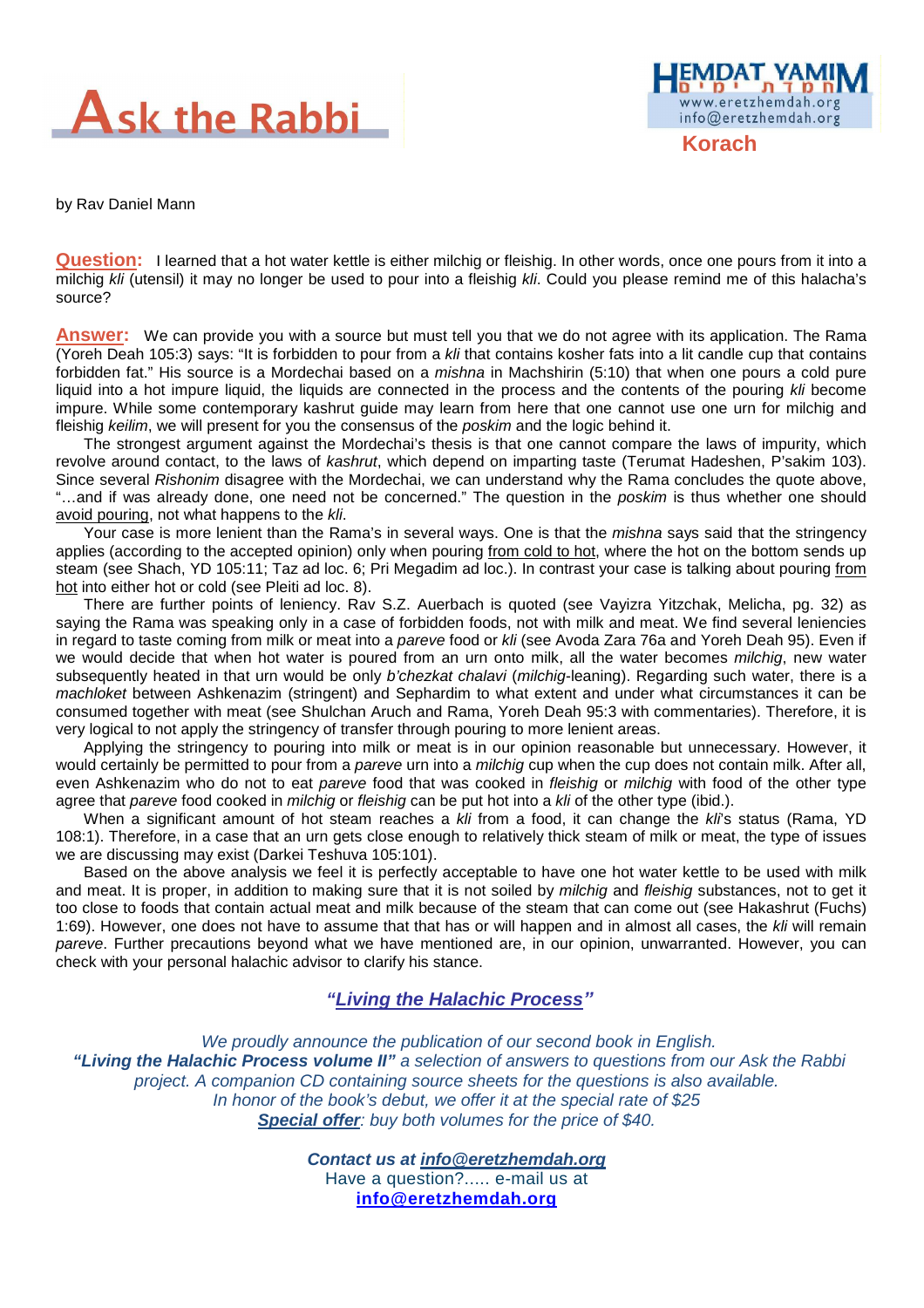

# **Internal and External Impact of a Beracha**

(condensed from Ein Ayah, Berachot 7:3)

**Gemara:** How do we know that the one who answers "amen" should not raise his voice above that of the one who made the beracha? It is from the pasuk, "Declare Hashem's greatness with me, and we will extol Him together" (Tehillim 34:4).

www.eretzhemdah.org info@eretzhemdah.org

**Ein Ayah:** Berachot are recited by using the parts of the body that accomplish speech. However, a person needs to recognize that the physical side just enables one to express the essence, which is the internal inspiration and true recognition that come with the speech. The berachot contain in their depths lofty emotions of knowledge and fear of Hashem. These have a major impact on the individual people who make the berachot and even upon those who join together in regard to the berachot.

Answering amen demonstrates the internal goal of agreeing to and internalizing the berachot. Since the main element of amen is internal, it is important to demonstrate that the excitement that comes with external actions is not the main thing. That is why it is proper not to answer *amen* louder than the one making the *beracha*. If the answerer is louder, it shows that he feels that what he is adding is the additional excitement. It is true that this can sometimes be worthwhile, but it is not the foundation of true success but a means of reaching true realizations. Therefore, he is allowed to show his excitement physically, but he should do so in a manner that shows that it is not by answering loudly but rather by increased concentration. This concentration does not require verbalization, as it above the level of verbalization.

The point of speech is to express to others that which one is thinking. The internal success of a person is in meriting feeling the good fortune of success in one's circumstances. The internal recognition of the beauty of truth will fill the world and be etched upon every heart.

This is the meaning behind the *pasuk*, "Declare Hashem's greatness with me." One should do so in a visible manner along with others, starting with an external action and internalizing. In order for it to have impact on others it is proper that it be audible. However, "...we will extol Him together," which refers to the internal recognition of Hashem's great honor, purity, and kindness, is best accomplished in silence. This is to be contemplated within one's own mind after being inspired by those people of complete wisdom who informed him of the truth. This is the matter of "extolling together" in a way that the voice is secondary, and the main thing is the realization and internalization that amen demonstrates. That is the reason why amen is said as one word, when really it represents three Hebrew words (kel melech ne'eman), meaning "Hashem is the trustworthy King." The idea is that one should speak in short and think at length. For the same reason, one should not be too loud.

## **Responsa B'mareh Habazak, Volumes I, II, III, IV, V and now VII:**

Answers to questions from Diaspora rabbis. The questions give expression to the unique situation that Jewish communities around the world are presently undergoing. The answers deal with a developing modern world in the way of "deracheha, darchei noam". The books deal with the four sections of the Shulchan Aruch, while aiming to also take into consideration the "fifth section"

#### which makes the Torah a "Torah of life." **Special Price:** 15\$ for one book or

7 volumes of Responsa Bemareh Habazak for \$90 (does not including shipping).